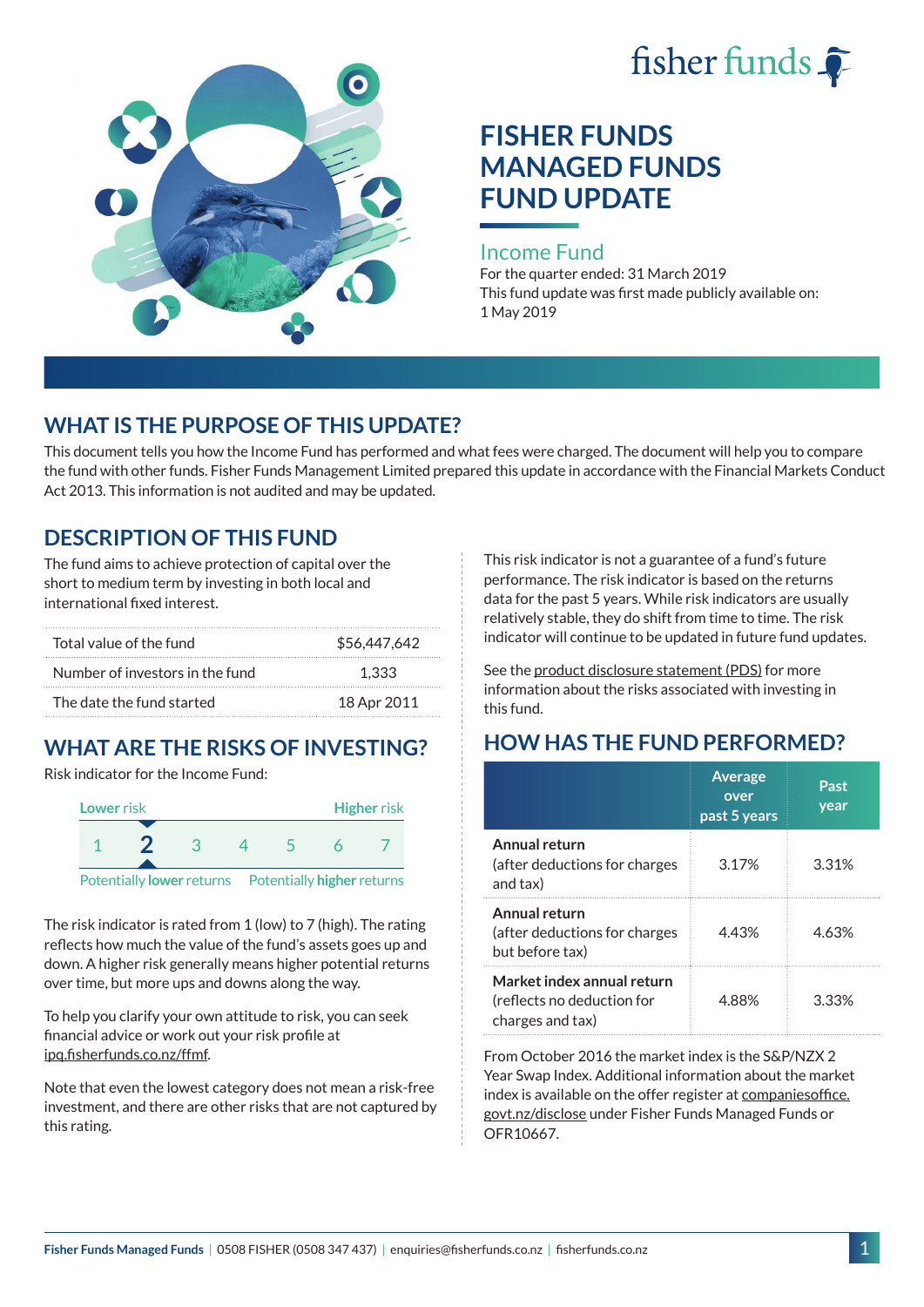### **ANNUAL RETURN GRAPH**



This shows the return after fund charges and tax for each year ending 31 March since the fund started. The last bar shows the average annual return since the fund started, up to 31 March 2019.

**Important:** This does not tell you how the fund will perform in the future.

Returns in this update are after tax at the highest prescribed investor rate (PIR) of tax for an individual New Zealand resident. Your tax may be lower. The market index return reflects no deduction for charges and tax.

#### **WHAT FEES ARE INVESTORS CHARGED?**

Investors in the Income Fund are charged fund charges that include GST. In the year to 31 March 2018 these were:

|                                                       | % of net asset value |
|-------------------------------------------------------|----------------------|
| <b>Total fund charges</b>                             | 1 22%                |
| Which are made up of:                                 |                      |
| <b>Total management and</b><br>administration charges | 1.22%                |
| Inding:                                               |                      |
| Manager's basic fee                                   | 101%                 |
| Other management and<br>administration charges        | 0.21%                |
| Total performance-based fees                          |                      |

Small differences in fees and charges can have a big impact on your investment over the long term.

### **EXAMPLE OF HOW THIS APPLIES TO AN INVESTOR**

Katie had \$10,000 in the fund at the start of the year and did not make any further contributions. At the end of the year, Katie received a return after fund charges were deducted of \$331 (that is 3.31% of her initial \$10,000). Katie did not pay other charges. This gives Katie a total return after tax of \$331 for the year.

#### **WHAT DOES THE FUND INVEST IN? Actual investment mix**

This shows the types of assets that the fund invests in.



#### **Target investment mix**

This shows the mix of assets that the fund generally intends to invest in.